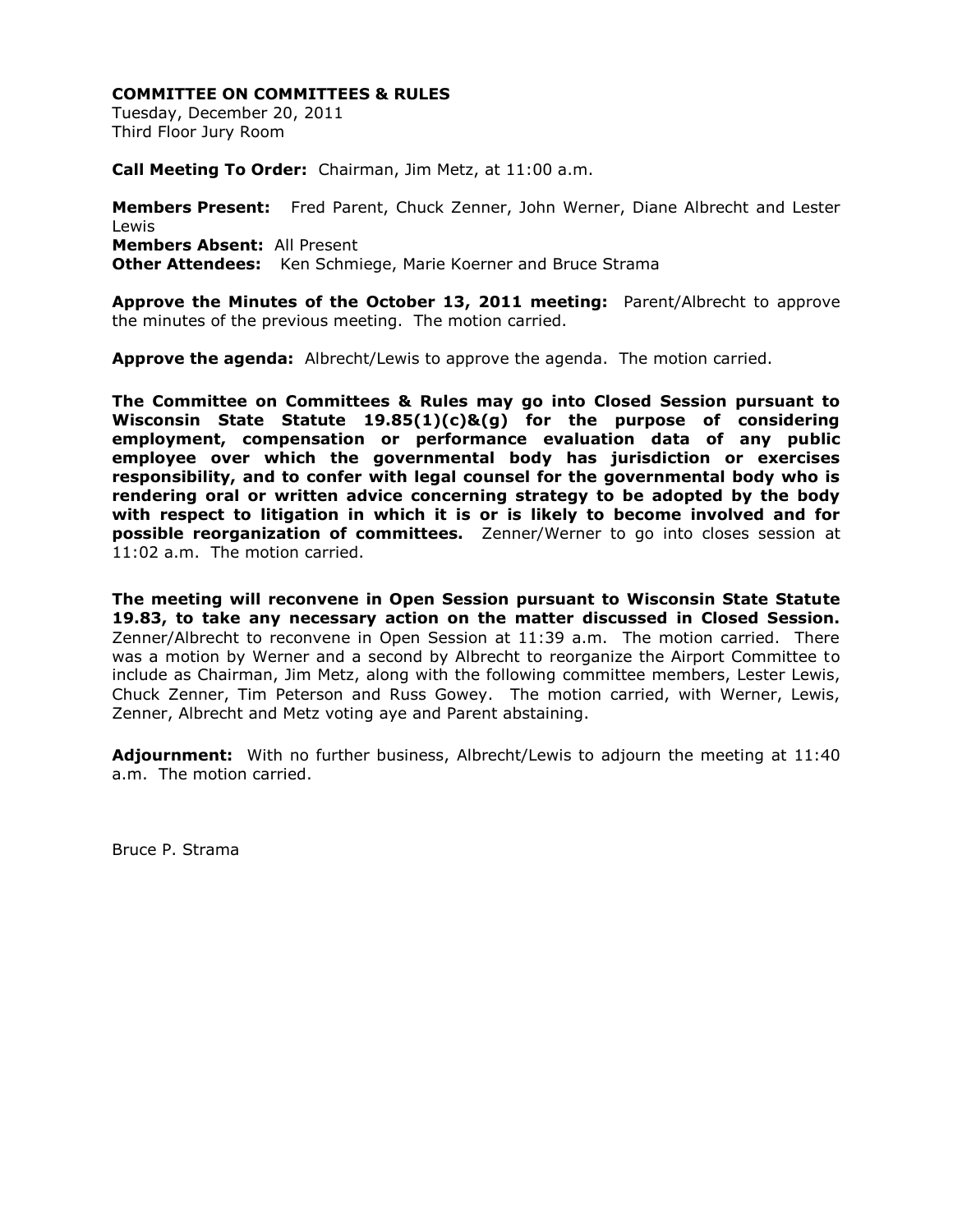Thursday, October 13, 2011 County Board Room

**Call Meeting To Order:** Chairman Jim Metz at 9:30 a.m.

**Members Present:** Fred Parent, Chuck Zenner, John Werner, Diane Albrecht and Lester Lewis **Members Absent:** All Present **Other Attendees:** Bruce Strama

**Approve the Minutes of the May 23, 2011 meeting:** Parent/Lewis to approve the minutes of the previous meeting. The motion carried.

**Approve the agenda:** Albrecht/Zenner to approve the agenda. The motion carried.

**Discuss and act on an Ordinance related to approval of a County Board member to serve on the ADRC Committee:** Following a short discussion, there was a Lewis/Zenner motion to approve the Ordinance related to the Aging & Disability Resource Center, (ADRC) and to have Dave Krug as the county representative and Diane Albrecht as the alternate. The motion carried.

**Adjournment:** With no further business, Albrecht/Lewis to adjourn the meeting at 9:34 a.m. The motion carried.

Bruce P. Strama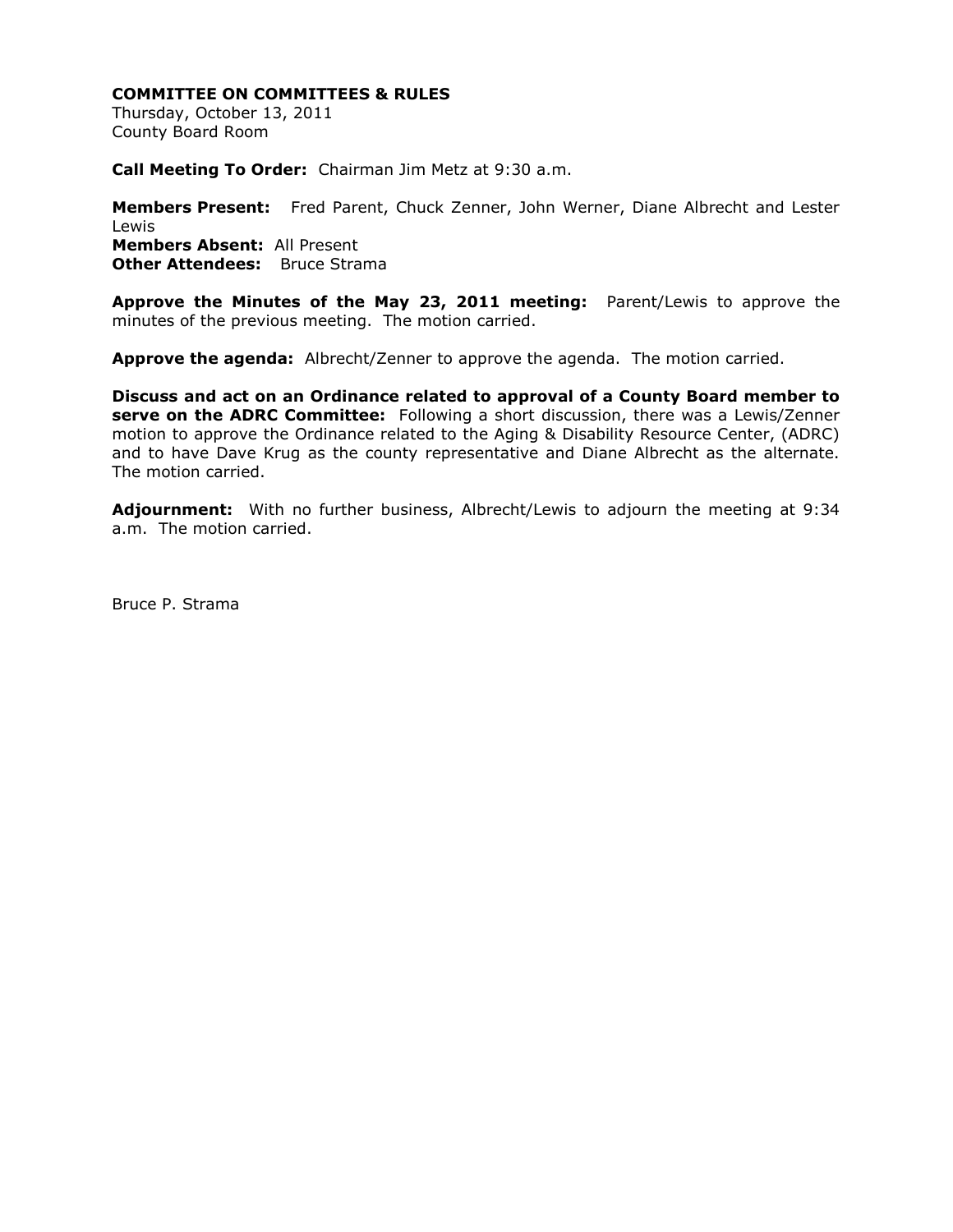Committee Chairman Jim Metz called the meeting to order on Monday May 23, 2011 at 9:17 a.m. Committee members present along with Metz included Fred Parent, Lester Lewis, Diane Albrecht, John Werner III and Chuck Zenner. Also in attendance were Rollie Thums, Linda Daniels and Bruce Strama.

**Approve the minutes of the April 19, 2011 meeting:** Albrecht/ Zenner to approve the minutes of the previous meeting. The motion carried.

**Approve the agenda:** Werner/Lewis to approve the agenda. The motion carried

**Review standing committees and make proposed changes for approval by the County Board.** Committee members reviewed the list of committees, updating several committees especially those committee appointments formerly held by James Seidl who had passed away. Rollie Thums informed committee members that as chair of the Education Committee that he felt one member on that committee would be sufficient and that meetings with NTC need only take place when required, maybe several times annually for necessary action. Committee structure may be reviewed at a later date and until that time the Education Committee may meet at the call of the chair in order to save money. Following review and necessary changes, Albrecht/Werner to approve the standing committees as amended by the Committee on Committees & Rules and the submission of the amended list to the County Board for approval. The motion Carried. A copy of the amended list of standing committees will be filed along with the minutes in the County Clerk's office for review upon request.

Parent/Albrecht to adjourn the meeting at 9:34 a.m. The motion carried.

Bruce P. Strama, County Clerk